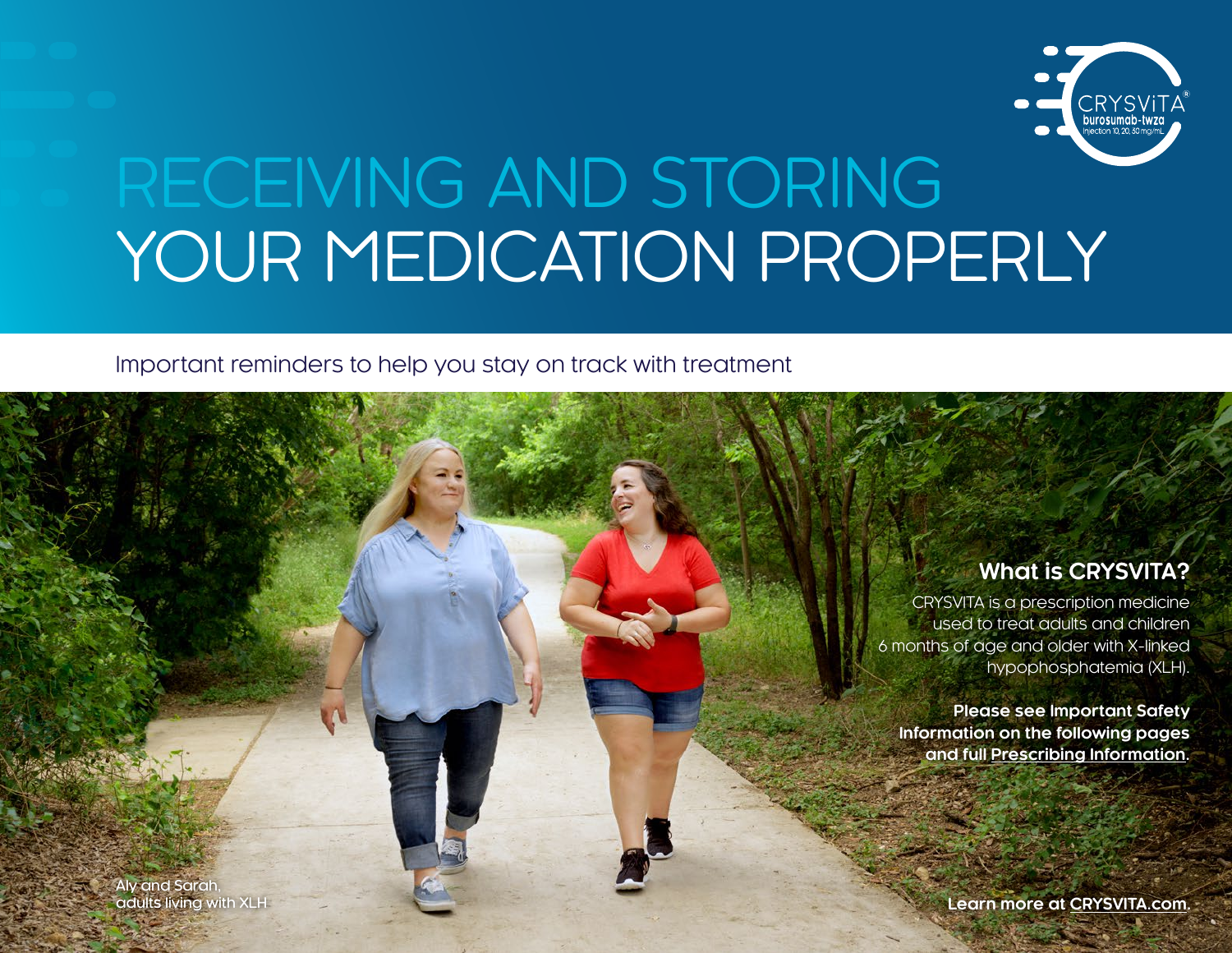## SIMPLE STEPS TO STAY ON TRACK

## **Accept your CRYSVITA***®* **(burosumab-twza) delivery on time, every time to help ensure safety and effectiveness**

- Your Specialty Pharmacy will inform you when your medication will be delivered
- It's important that you pick up or accept delivery for your prescription on time and refrigerate it properly

**NOTE** Without proper refrigeration, your medication may not be usable, it may not be as effective, and your treatment schedule may be interrupted.



## **Sign up for electronic alerts: Track shipping and receive reminders**

Register for text or email alerts, if offered by your Specialty Pharmacy, to get UPS or FedEx delivery tracking, plus order and refill reminders.



## **Don't delay your dosing schedule**

- Set up your injection appointment promptly when you receive your medication
- Your dose is unique to you and should be administered in the time frame prescribed by your doctor
	- **Staying on track with your dosing schedule can help CRYSVITA work most effectively**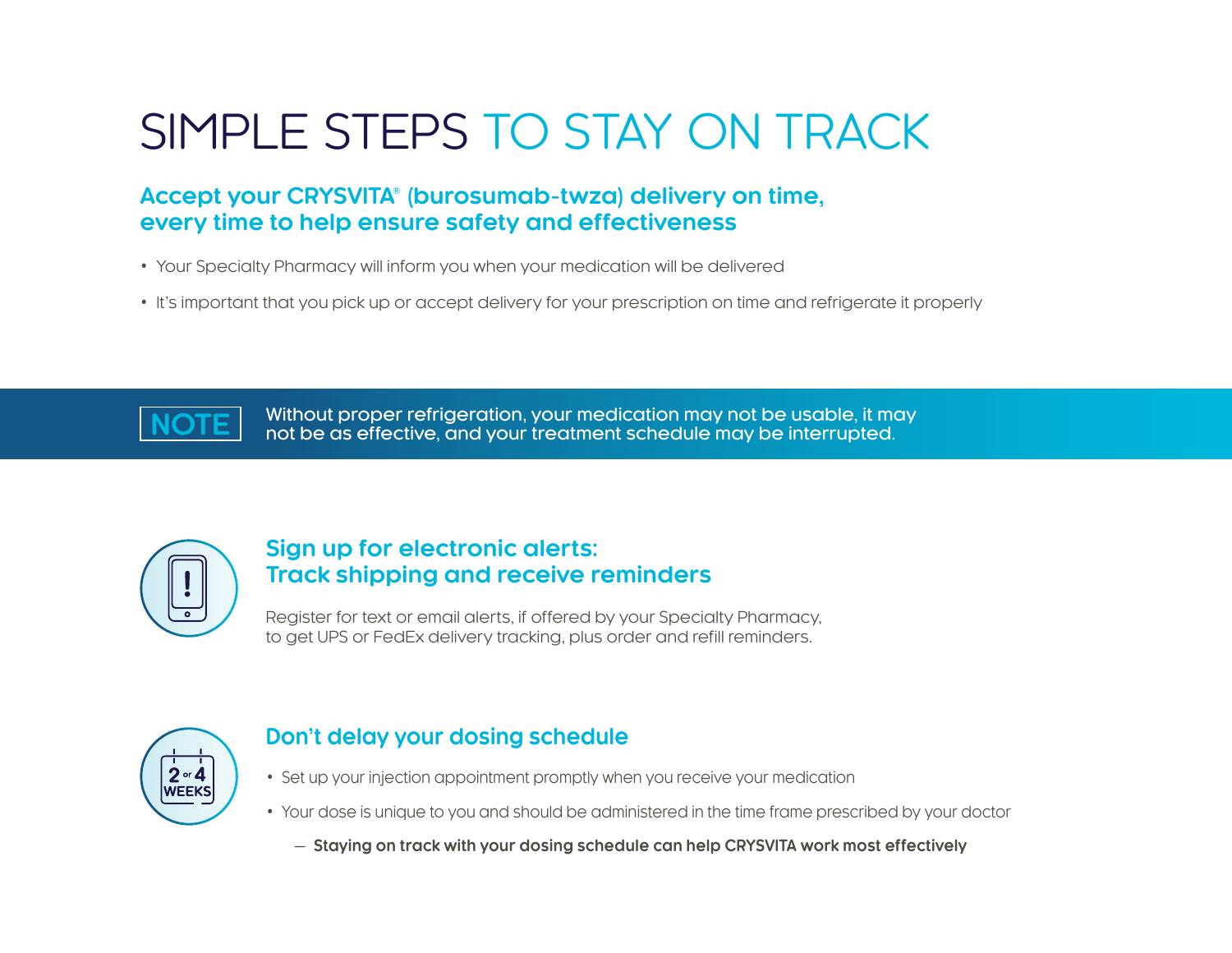

## **Proper storage and handling of CRYSVITA**

Once you have your medication at home, follow these instructions for appropriate storage and handling:

- CRYSVITA vials must be stored in the original carton until the time of use under refrigerated conditions at 36°F to 46°F (2°C to 8°C)
- Keep the CRYSVITA vial in the original carton to protect it from light until time of use
- Do not freeze or shake CRYSVITA
- Do not use CRYSVITA beyond the expiration date stamped on the carton
- CRYSVITA vials are single dose only. Discard any unused product

**If you have any questions about the storage and handling of CRYSVITA, contact your Specialty Pharmacy.** 

#### **Stay connected to your Specialty Pharmacy and UltraCare®**

Answering and returning calls from these critical partners on your care team can help you stay on track with your treatment plan. They will:

- Contact you to coordinate the delivery of your medication shipment
- Assist with setting up nursing agency appointments
- Help coordinate refills as needed
- Answer questions you may have

Visit [UltraCareSupport.com](https://www.ultracaresupport.com/) or contact your UltraCare Guide at 1-888-756-8657 for more information.



Karen, living with XLH; pictured with her dog, Maggie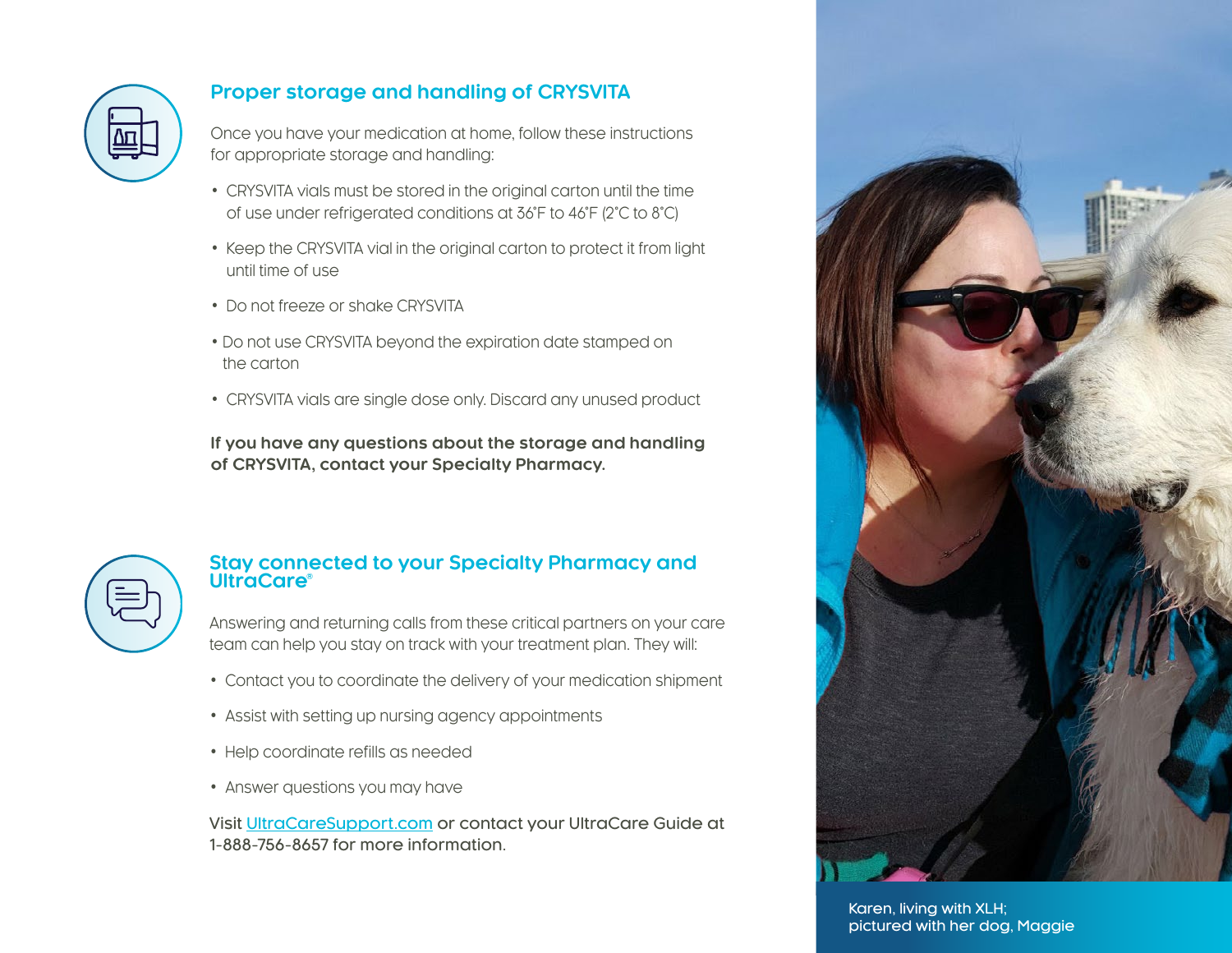## **Important Safety Information**

#### **You should not take CRYSVITA if:**

- You take an oral phosphate supplement and/or a specific form of vitamin D supplement (such as calcitriol, paricalcitol, doxercalciferol, calcifediol).
- Your phosphorus levels from a blood sample are within or above the normal range for age.
- You have kidney problems.

#### **What is the most important information you should know about CRYSVITA?**

- Some patients developed allergic reactions (e.g., rash and hives) while taking CRYSVITA. Your doctor will monitor you for symptoms of an allergic reaction while you are taking CRYSVITA.
- High levels of phosphorus in the blood have been reported in some patients taking CRYSVITA. This may be related to a risk of high calcium levels in the kidneys. Your doctor will collect blood samples to monitor your levels.
- Administration of CRYSVITA may result in reactions at the injection site, such as hives, reddening of the skin, rash, swelling, bruising, pain, severe itching of the skin, and collection of blood outside of a blood vessel (i.e., hematoma).

#### **What are the possible side effects of CRYSVITA?**

- Adverse reactions that were seen in children with XLH are:
	- Fever
- Pain in arms and legs
- Injection site reaction Headache
- Cough
- Vomiting
- - Tooth infection
	- Dental cavities
- Adverse reactions that were seen in adults with XLH are:
	- Back pain
	- Headache
	- Tooth infection
- Restless legs syndrome
- Decreased vitamin D levels
- Dizziness
- Diarrhea
- Decreased vitamin D levels
- Toothache
- Constipation
- Constipation
- Muscle spasms
- Phosphorus levels increased in the blood
- Narrowing of the spaces within the spine is common in adults with XLH, and pressure on the spinal cord has been reported in adults taking CRYSVITA. It is not known if taking CRYSVITA worsens the narrowing of the spaces within the spine or the pressure on the spinal cord.

## **Please see additional Important Safety Information on next page and full [Prescribing Information](https://www.ultragenyx.com/medicines/crysvita-full-prescribing-information/).**

- Rash
	- Dizziness

— Muscle pain

- Nausea
-